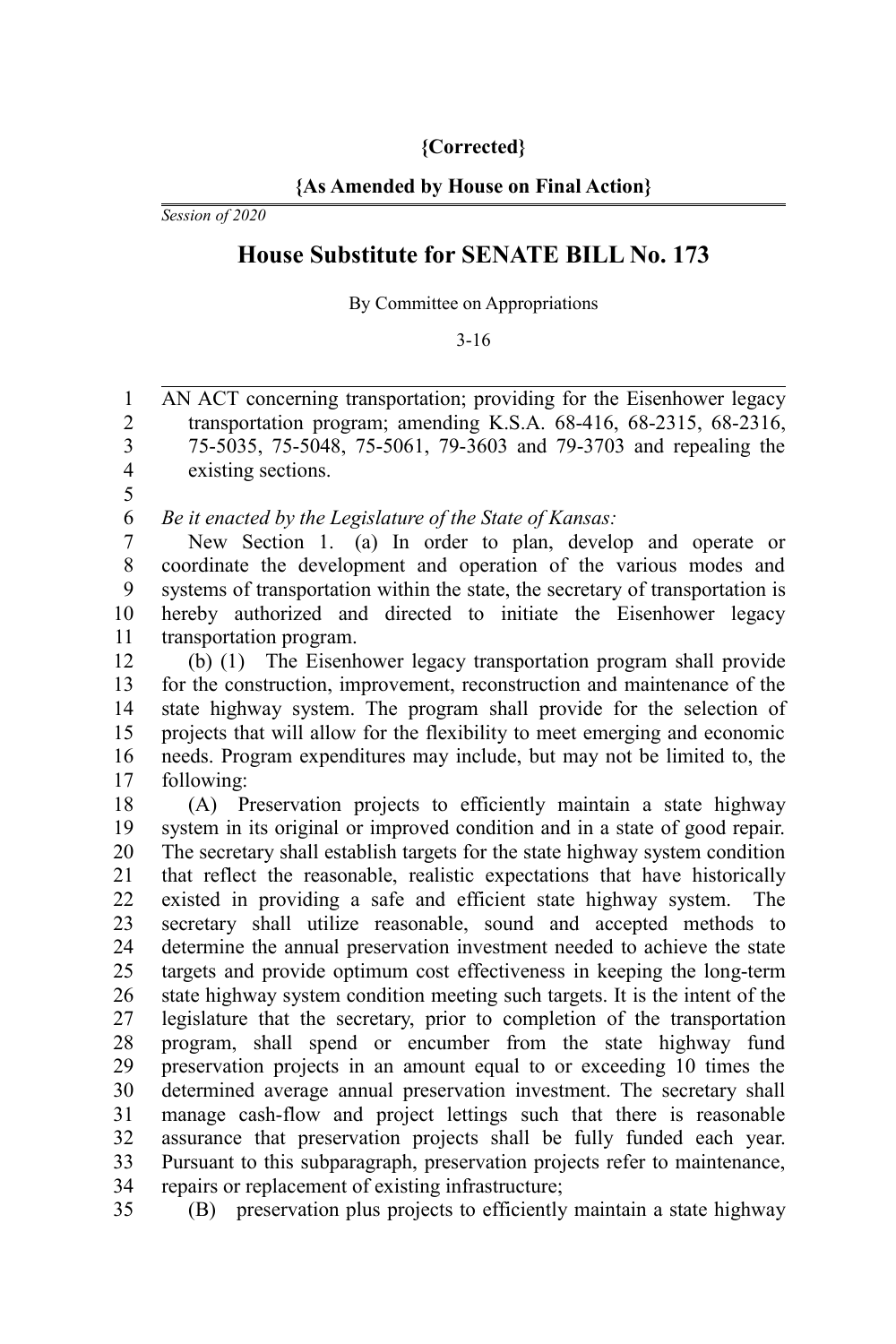system and include additional safety or technology elements, or both, in the preservation project. Such additional elements may include, but may not be limited to, adding paved shoulders, adding passing lanes, adding traffic signals, adding intelligent transportation system elements or laying broadband fiber or the conduit for broadband fiber. It is the intent of the legislature that the secretary has the authority to enhance preservation plus projects with the addition of safety or technology improvements, or both; 1 2 3 4 5 6 7

(C) expansion and economic opportunity projects, that include additions to the transportation system, or that improve access, relieve congestion and enhance economic development opportunities. The Kansas department of transportation shall develop and utilize criteria for the selection of expansion and economic opportunity projects. The selection criteria shall include, but shall not be limited to, engineering and traffic data, local consultation, geographic distribution and an economic impact analysis evaluation; and 8 9 10 11 12 13 14 15

(D) modernization projects that include improvements to the transportation system by widening lanes or shoulders, making geometric improvements, upgrading interchanges or building rail grade separations to improve the safety, condition or service of the highway system. The Kansas department of transportation shall develop and utilize criteria for the selection of modernization projects. The selection criteria shall include, but shall not be limited to, engineering data, local consultation and geographic distribution. 16 17 18 19 20 21 22 23

(2) The department of transportation shall develop criteria for the incorporation of practical improvements into designs of the projects specified in this subsection. 24 25 26

(c) Except as further provided, the Eisenhower legacy transportation program shall provide for the completion of modernization and expansion projects selected for construction under the transportation works for Kansas program pursuant to K.S.A. 68-2314b, and amendments thereto. Such projects shall be let prior to July 1, 2022. The secretary shall let to construction contract the remaining transportation works for Kansas program projects before any new modernization or expansion project, or both, under the Eisenhower legacy transportation program are let to construction. A transportation works for Kansas program selected project in Harvey County generally described as an approximate one-mile reconstruction of the I-135 and  $36<sup>th</sup>$  street interchange may not be constructed. If such project is not constructed, the estimated construction costs for such project shall be used on other construction projects in the Kansas department of transportation's south-central district. 27 28 29 30 31 32 33 34 35 36 37 38 39 40

(d) The Eisenhower legacy transportation program shall provide for assistance, including credit and credit enhancements, to cities and counties in meeting their responsibilities for the construction, improvement, 41 42 43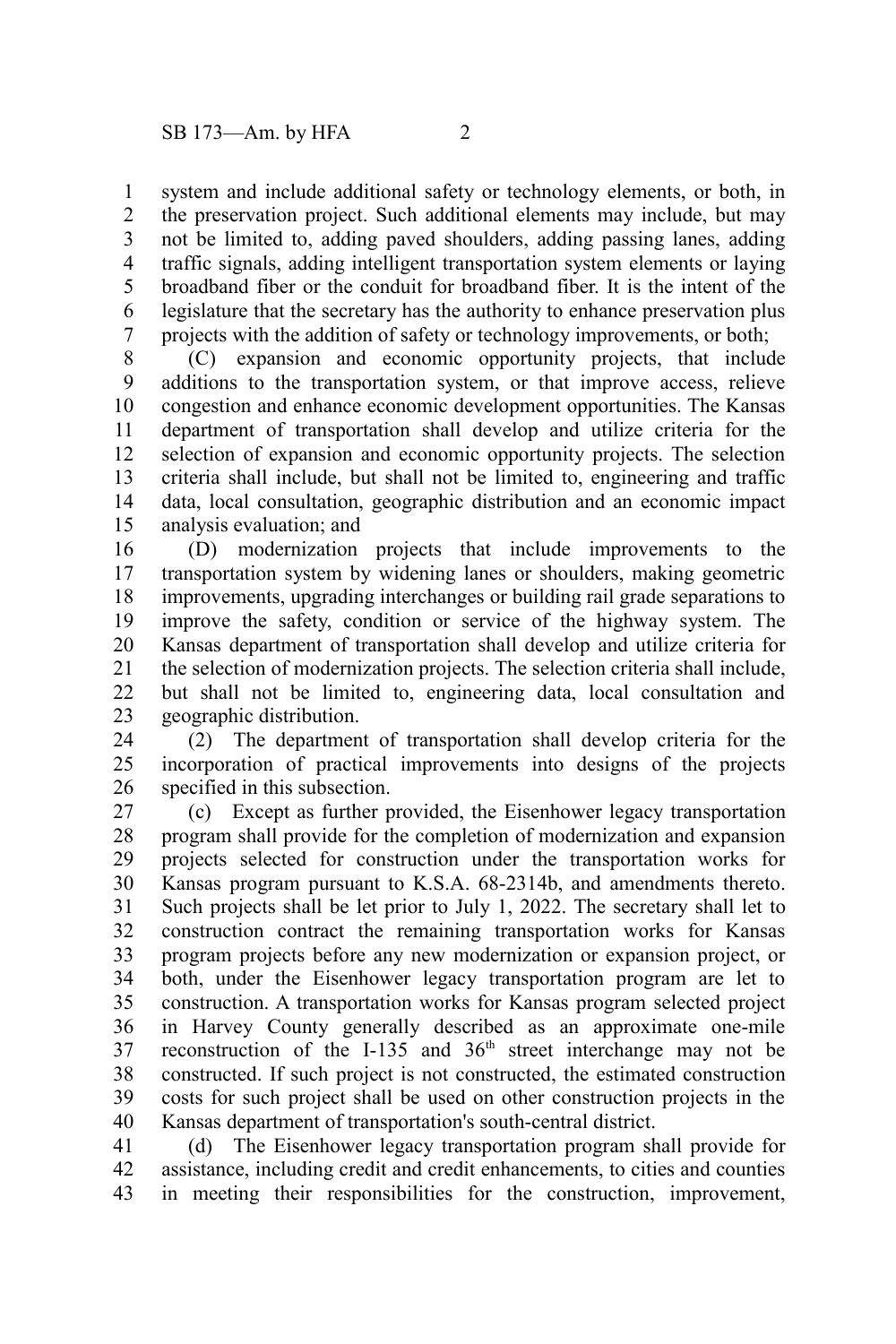reconstruction and maintenance of transportation improvements. Such programs may use criteria developed by the Kansas department of transportation for the incorporation of practical improvements into designs of projects. Expenditures under this subsection may include, but may not be limited to, the following: 1 2 3 4 5

(1) Apportionment of the special city and county highway fund to assist cities and counties with their responsibilities for roads and bridges not on the state highway system; 6 7 8

(2) programs to share federal aid with cities and counties to assist with their responsibilities for roads and bridges not on the state highway system; 9 10 11

(3) programs to assist cities with the maintenance of city connecting links as specified in K.S.A. 68-416, and amendments thereto, and local partnership programs to resurface or geometrically improve city connecting links or to promote economic development; 12 13 14 15

(4) programs similar to the Kansas department of transportation's local bridge improvement program to aid local public authorities in replacing or repairing bridges not on the state highway system; 16 17 18

(5) programs to assist cities and counties with railroad crossings of roads not on the state highway system; or 19 20

(6) programs that allow local governments to exchange federal aid funds for state funds. 21  $22$ 

(e) The Eisenhower legacy transportation program shall provide for a railroad program to provide assistance in accordance with K.S.A. 75-5040 through 75-5050, and amendments thereto, for the preservation and revitalization of rail service in the state. 23 24 25 26

(f) The Eisenhower legacy transportation program shall provide for an aviation program to provide assistance for the planning, constructing, reconstructing or rehabilitating the facilities of public use general aviation airports, in accordance with K.S.A. 75-5061, and amendments thereto. 27 28 29 30

(g) The Eisenhower legacy transportation program shall provide for public transit programs to aid elderly persons, persons with disabilities and the general public, in accordance with K.S.A. 75-5032 through 75-5038 and 75-5051 through 75-5058, and amendments thereto. 31 32 33 34

(h) The Eisenhower legacy transportation program shall provide for a transportation technology program to provide for multimodal transportation-related projects that support innovative technology, in accordance with section 2, and amendments thereto. 35 36 37 38

(i) The Eisenhower legacy transportation program shall provide for a multimodal program to provide transportation improvement assistance for bike facilities, pedestrian facilities or other transportation-sensitive economic opportunities on a local or a regional basis. 39 40 41 42

(j) The Eisenhower legacy transportation program shall allow the 43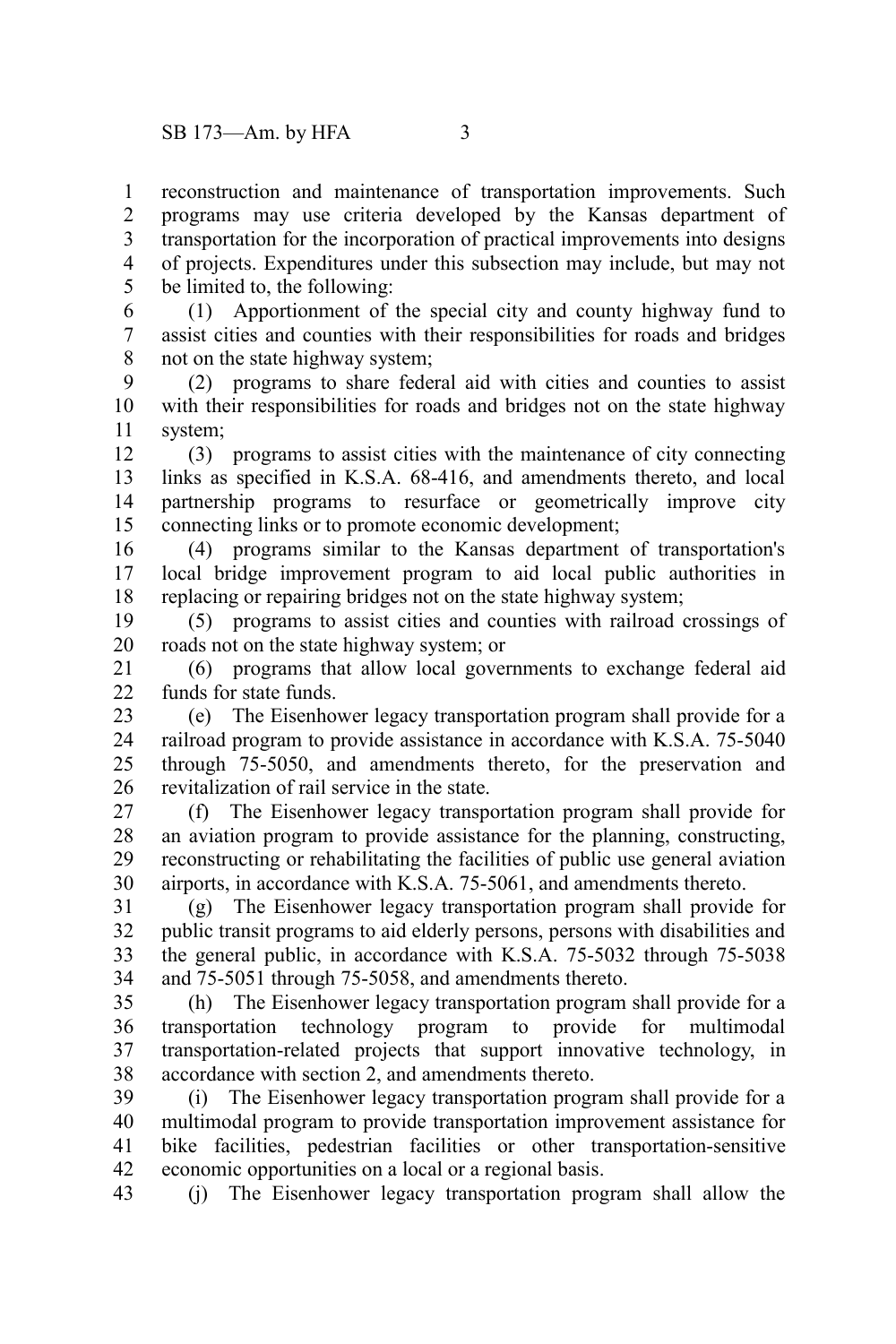secretary to award certain state highway system projects using alternative delivery procurement methods, other than an award of a design-bid-build, as provided for in section 4, and amendments thereto. 1 2 3

(k) The Eisenhower legacy transportation program shall provide for a broadband infrastructure construction program, in accordance with section 3, and amendments thereto. 4 5 6

(l) (1) State highway fund revenues that include, but are not limited to, motor fuel taxes, vehicle registrations, sales and compensating use taxes and eligible federal aid shall be used in the following order of priority: 7 8 9 10

11 12 (A) To pay bond covenant obligations;

(B) to pay for agency operations;

(C) to make city connecting link payments authorized under K.S.A. 68-416, and amendments thereto; and 13 14

(D) to pay for needed preservation projects as set forth in subsection  $(b)(1)$ . 15 16

(2) Any such revenues not spent pursuant to subsection  $(l)(1)(A)$ through (D) may be used for other purposes and authority given to the secretary. 17 18 19

(3) All new bonds issued for the purposes of the Eisenhower legacy transportation program shall be paid using **{all state highway fund revenue, including}** revenue collected or received pursuant to K.S.A. 79-  $3620(c)$  and  $79-3710(c)$ , and amendments thereto. 20 21 22 23

(m) (1) The secretary shall, using the Kansas department of transportation selection methods and criteria, determine the projects to be selected for inclusion under the Eisenhower legacy transportation program. Consideration may be given to additional criteria that may include projects that: 24 25 26 27 28

(A) Remove transportation infrastructure from the state highway system; 29 30

31 32 (B) identify priority corridors;

(C) include local monetary participation; or

(D) reduce project size. 33

(2) (A) It is the intent of the legislature that the secretary shall develop a metric-driven process that determines a reasonable and fair minimum amount of state highway fund moneys to be spent on new modernization and expansion projects in each of the Kansas department of transportation's six districts over the duration of the Eisenhower legacy transportation program. 34 35 36 37 38 39

(B) The process for determining the minimum amount of modernization and expansion project moneys shall be subject to the following: 40 41 42

(i) Adding together the minimum moneys set for each of the Kansas 43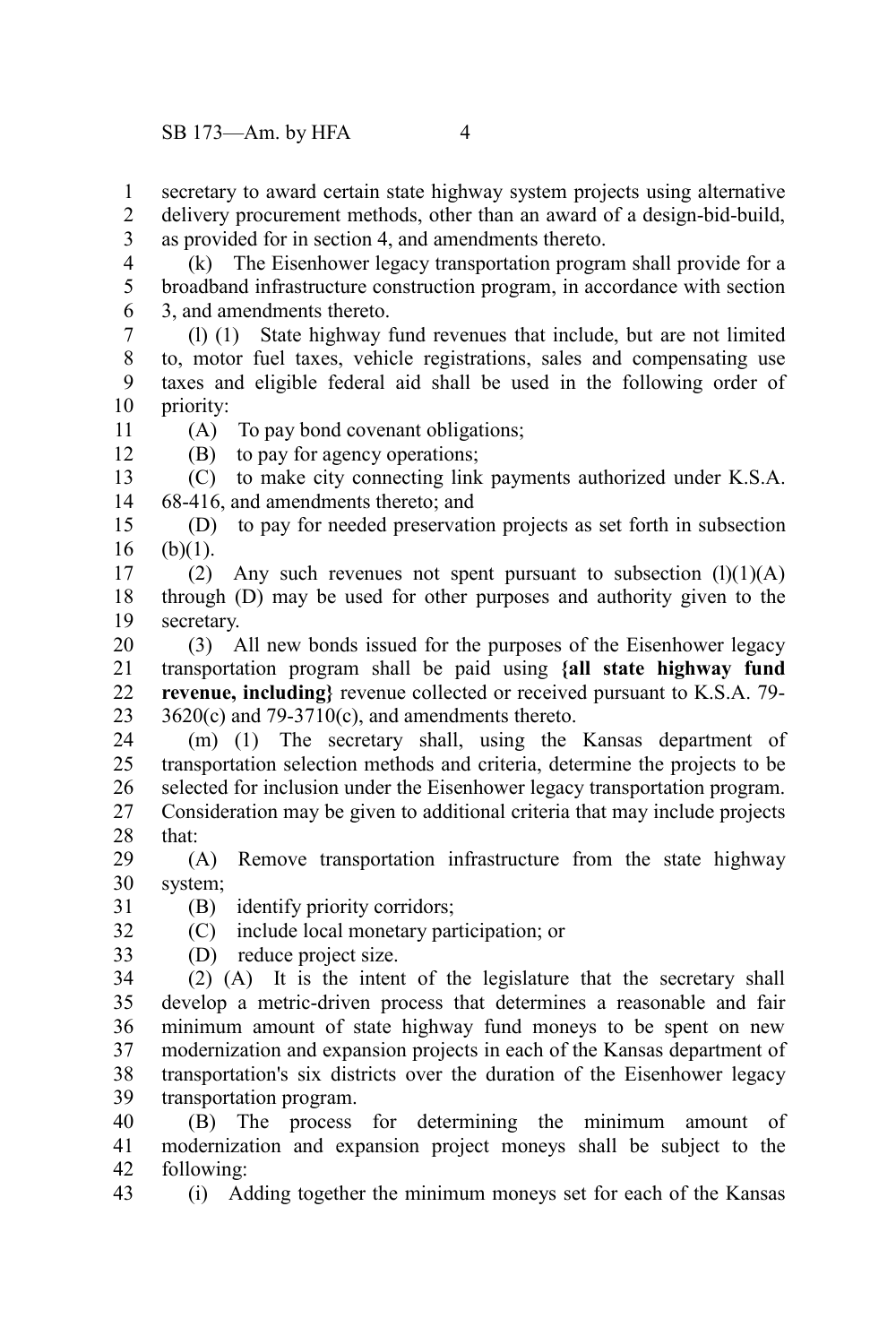department of transportation's six districts pursuant to paragraph (2)(A), the total shall be at least 50% of the estimated cost of constructing all modernization and expansion projects let to contract in the Eisenhower legacy transportation program. 1 2 3 4

(ii) If the estimated cost of constructing all modernization and expansion projects in the Eisenhower legacy transportation program increases or decreases by more than 10%, then the minimum amount will be adjusted accordingly while still satisfying subparagraph (2)(B)(i). 5 6 7 8

(iii) For each of the Kansas department of transportation's six districts, at least 40% of the minimum amounts determined in paragraph  $(2)(A)$ , or adjusted amounts according to paragraph  $(2)(B)(ii)$ , shall be let to construction contract by year five of the Eisenhower legacy transportation program, and 100% of the minimum amounts determined in paragraph  $(2)(A)$ , or adjusted amounts according to paragraph  $(2)(B)(ii)$ , shall be let to construction contract by year 10 of the Eisenhower legacy transportation program. 9 10 11 12 13 14 15 16

(iv) Any modernization or expansion projects remaining from the transportation works for Kansas program pursuant to K.S.A. 68-2314b, and amendments thereto, shall not be considered when determining the minimum amounts in paragraph  $(2)(A)$  or  $(2)(B)(i)$ . 17 18 19 20

(3) The secretary shall select projects for development every two years. The secretary shall select projects for construction every two years. The secretary is not required to construct every project selected for development. The selection of projects for development and construction shall take place every two years, after consultation with local jurisdictions. 21 22 23 24 25

(n) It is the intent of the legislature that the secretary take the actions necessary to have transportation improvement projects ready to let to construction as cash-flow management allows. 26 27 28

(o) The secretary, prior to June 30, 2030, shall develop a long-range transportation plan that examines, but is not limited to, transportation policy, project selection criteria and selection methods used in the Eisenhower legacy transportation program, transportation funding sources and Eisenhower legacy transportation program project categories. The long-range transportation plan shall make recommendations for a new transportation program for the state of Kansas. The long-range transportation plan shall be developed after consultation with the governor of the state of Kansas and state and local elected officials. 29 30 31 32 33 34 35 36 37

New Sec. 2. (a) The secretary of transportation is hereby authorized and empowered to participate in projects or make grants for projects, the purpose of which is the planning, assessment and fielding of new capabilities and innovative technology for all modes of transportation, including, but not limited to, aviation and highway transportation. Such new capabilities should represent increased efficiency for state operations, 38 39 40 41 42 43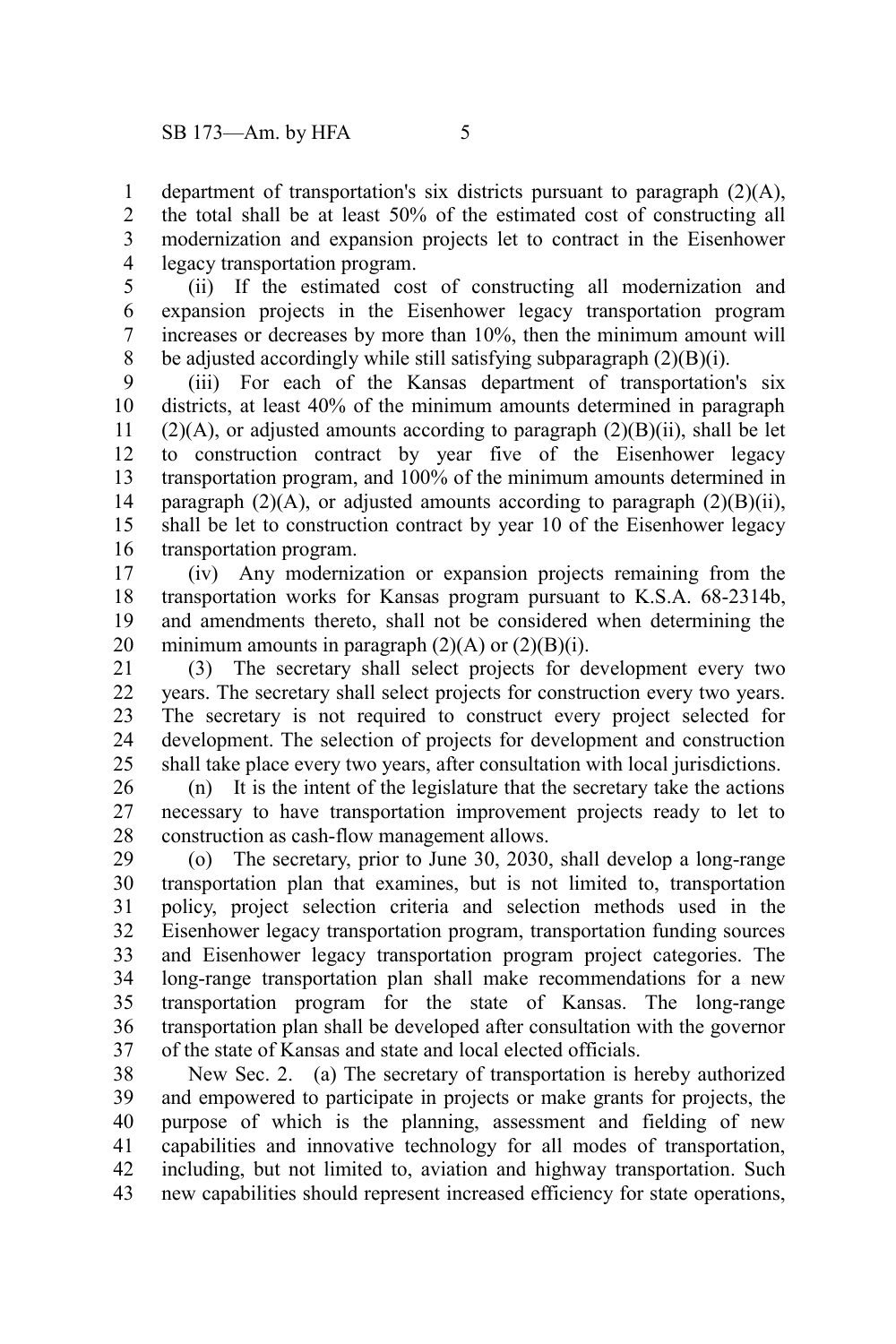public cost savings, increased safety or economic development. 1

(b) There is hereby established in the state treasury the transportation technology development fund. All moneys credited to such fund shall be used to provide assistance with the planning, assessment and fielding of new capabilities for all modes of transportation, including, but not limited to, aviation and highway transportation. All expenditures from such fund shall be made in accordance with the provisions of appropriation acts and upon warrants of the director of accounts and reports issued pursuant to vouchers approved by the secretary or the secretary's designee. 2 3 4 5 6 7 8 9

(c) Grants made by the secretary from the transportation technology development fund shall be made upon such terms and conditions as the secretary may deem appropriate, and such grants shall be made from funds credited to the transportation technology development fund. 10 11 12 13

(d) On July 1, 2020, and each July 1 thereafter through July 1, 2030, the director of accounts and reports shall transfer \$2,000,000 from the state highway fund to the transportation technology development fund. The secretary is hereby authorized to transfer additional moneys to the transportation technology development fund from the state highway fund, and moneys from the transportation technology development fund to the state highway fund. 14 15 16 17 18 19 20

New Sec. 3. (a) The secretary of transportation is hereby authorized and empowered to make grants for construction projects, the purpose of which is to expand and improve broadband service in the state of Kansas. The secretary of transportation is authorized to make such grants when working jointly with the office of broadband development within the department of commerce. 21 22 23 24 25 26

(b) There is hereby established in the state treasury the broadband infrastructure construction grant fund. All moneys credited to such fund shall be used to provide grants for the expansion of broadband service in the state of Kansas. All expenditures from such fund shall be made in accordance with the provisions of appropriation acts and upon warrants of the director of accounts and reports issued pursuant to vouchers approved by the secretary of transportation or the secretary's designee. 27 28 29 30 31 32 33

(c) Grants made by the secretary of transportation from the broadband infrastructure construction grant fund shall reimburse grant recipients for up to 50% of actual construction costs in expanding and improving broadband service in the state of Kansas. Such grant reimbursements shall be upon such terms and conditions as the secretary of transportation may deem appropriate, in coordination with the secretary of commerce. 34 35 36 37 38 39 40

(d) On July 1, 2020, and each July 1 thereafter through July 1, 2022, the director of accounts and reports shall transfer \$5,000,000 from the state highway fund to the broadband infrastructure construction grant fund. On 41 42 43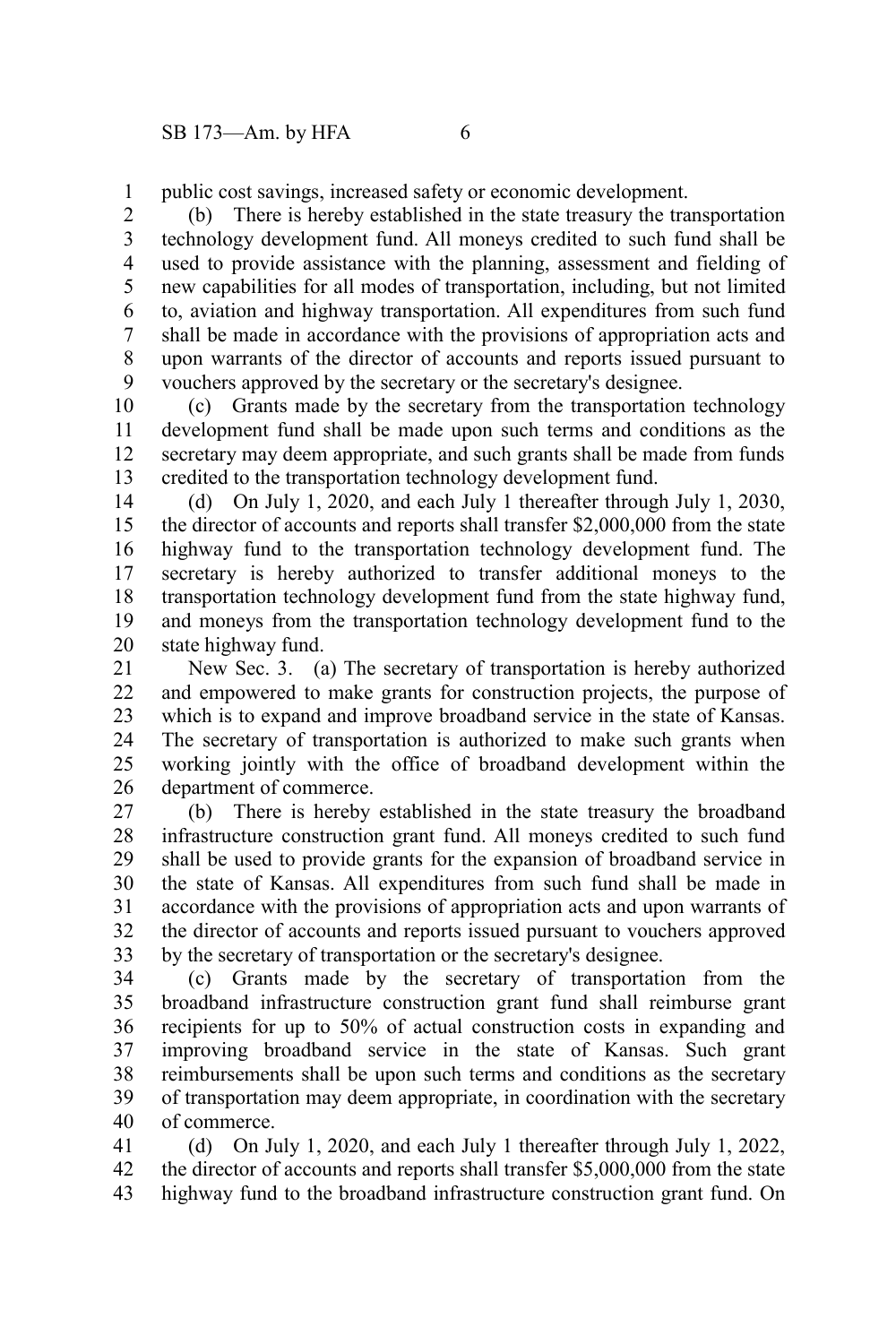July 1, 2023, and each July thereafter through July 1, 2030, the director of accounts and reports shall transfer \$10,000,000 from the state highway fund to the broadband infrastructure construction grant fund. At the end of each fiscal year, the secretary of transportation is hereby authorized to notify the director of accounts and reports to transfer all remaining and unencumbered funds from the broadband infrastructure construction grant fund to the state highway fund. 1 2 3 4 5 6 7

New Sec. 4. (a) The Eisenhower legacy transportation program shall allow the secretary of transportation to award certain state highway system projects using alternative delivery procurement methods other than award of a design-bid-build contract to the lowest bidder as provided in K.S.A. 68-410, and amendments thereto. Alternative delivery procurement methods shall only be used when such methods are a condition of projects obtained through federal grants. 8 9 10 11 12 13 14

(b) In addition to the requirements in subsection (a), alternative delivery projects in the Eisenhower legacy transportation program shall be subject to the following requirements and restrictions: 15 16 17

(1) Procurement methods for transportation alternative delivery projects may provide for a single contract or multiple contracts that include, but are not limited to, services for preconstruction, design, construction, construction management, maintenance, operation, financing or a combination thereof; 18 19 20 21 22

(2) the Kansas department of transportation shall develop and utilize criteria for selecting whether alternative delivery or design-bid-build procurement process is in the best interest of the state. No project will be selected for alternative delivery without having been evaluated under the selection criteria established by the department. The selection criteria shall include, but not be limited to, the need for accelerated schedule, safety needs, project complexity, opportunity for innovation and economic development; 23 24 25 26 27 28 29 30

(3) the Kansas department of transportation shall develop and utilize procedures for advertising proposals, receiving proposals, evaluating proposals, awarding contracts and administering contracts in its alternative delivery procurement program, and the procurement procedures in K.S.A. 68-408 through 68-410, 75-430a and 75-5804 through 75-5807, and amendments thereto, shall not apply to transportation alternative delivery projects. 31 32 33 34 35 36 37

(c) Notwithstanding any requirements set forth in subsections (b) or (c), the alternative delivery procedures shall include: 38 39

(1) A two-phase best value competitive selection or contracting process in which the first phase consists of short listing no more than four proposers based on qualifications identified in the request for qualifications and the second phase consists of the submission of price or 40 41 42 43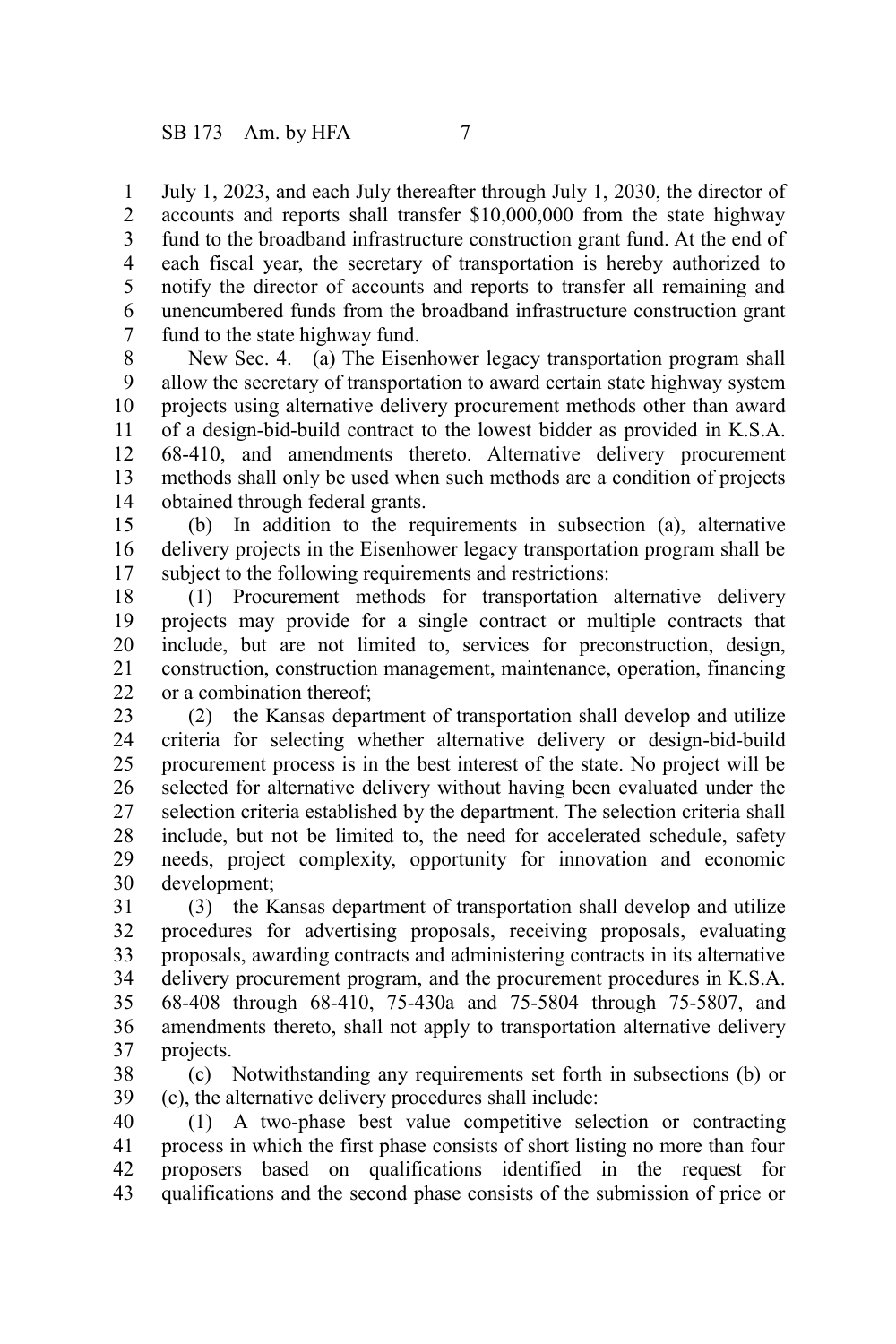technical proposals, or both, in response to a request for proposal; 1

(2) advertisement of requests for qualifications in the Kansas register for at least three consecutive weeks; 2 3

(3) prequalification of contractors performing construction and of firms performing professional technical services by the secretary in accordance with existing state statutes, regulations, and department procedures governing prequalification and licensing; 4 5 6 7

(4) a bond for performance and payment or alternative security guaranteeing contract performance and payment obligations for supplies, materials and labor furnished for the alternative delivery project; and 8 9 10

(5) a requirement that firms and key personnel identified in the qualifications phase and scored to determine the shortlist may not be replaced during the alternative delivery project without the Kansas department of transportation's written approval. 11 12 13 14

(d) Notwithstanding any other provision of law to the contrary, a contracting entity selected for an alternative delivery project shall not be in violation of K.S.A. 74-7001 et seq., and amendments thereto, and the contract entered into by such contractor shall not be void if such contractor obtains the professional services by subcontracting with an entity or entities duly licensed or holding a certificate of authorization to perform professional services in accordance with K.S.A. 74-7001 et seq., and amendments thereto. 15 16 17 18 19 20 21  $22$ 

(e) Notwithstanding the provisions of K.S.A. 68-419a, and amendments thereto, a contracting entity selected for an alternative delivery project that is responsible for preparing or furnishing design plans and specifications, through its own organization or by subcontracting as provided in subsection (d), shall be liable for damages arising out of design defects in such plans and specifications resulting in injury to persons or damage to property, occurring after completion of the contract and acceptance thereof by the Kansas department of transportation, if and to the extent such injury or damage arises out of a failure to exercise the degree of learning and skill ordinarily possessed by a reputable contractor or by a technical professional practicing in Kansas in the same or similar locality and under similar circumstances. Nothing contained in this subsection shall be construed as abrogating, limiting or otherwise affecting any cause of action accruing to the state or any agency or instrumentality thereof that was a party to such contract. 23 24 25 26 27 28 29 30 31 32 33 34 35 36 37

New Sec. 5. (a) There is hereby established in the state treasury the short line rail improvement fund. The short line rail improvement fund shall be administered by the secretary of transportation. Expenditures from the short line rail improvement fund may be made for any qualified railroad track maintenance expenditure constructed by an eligible entity. Qualified railroad track maintenance expenditures shall be matched on a 38 39 40 41 42 43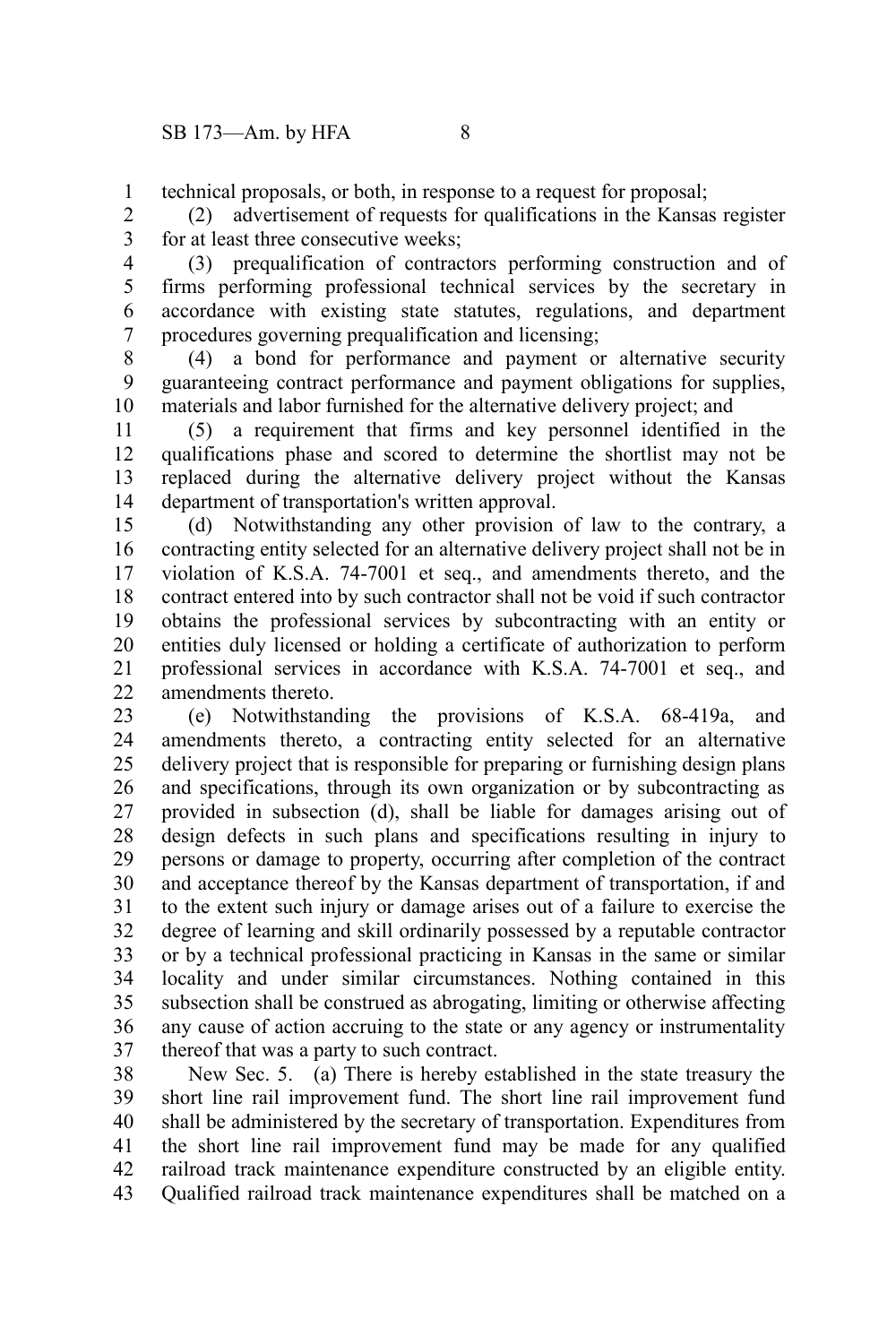70% state moneys to 30% eligible entity moneys basis. All expenditures from the short line rail improvement fund shall be made in accordance with appropriation acts upon warrants of the director of accounts and reports issued pursuant to vouchers approved by the secretary of transportation or the secretary's designee. 1 2 3 4 5

(b) On July 1, 2020, and each July 1 thereafter through July 1, 2022, the director of accounts and reports shall transfer \$5,000,000 from the state highway fund to the short line rail improvement fund. 6 7 8

9 10 (c) For purposes of this section: (1) "Eligible entity" means:

(A) A class II or class III railroad as defined in 49 C.F.R. § 1201.1- 1(a), as in effect on January 1, 2020; or 11 12

(B) any owner or lessee industry track located on or adjacent to a class II or class III railroad in the state of Kansas; and 13 14

(2) "qualified railroad track maintenance expenditure" means gross expenditures for maintenance, reconstruction or replacement of railroad track, including roadbed, bridges, industrial leads and side track, and related track structures to the extent the expenditures are on track located in the state of Kansas, and the track was owned or leased by an eligible entity as of January 1, 2020. 15 16 17 18 19 20

Sec. 6. K.S.A. 68-416 is hereby amended to read as follows: 68-416. The state highway fund shall be apportioned as follows: 21 22

(a) The secretary of transportation annually shall apportion and distribute quarterly, on the first day of January, April, July and October, to cities on the state highway system from the state highway fund moneys at the rate of \$3,000 *\$5,000* per year per lane per mile for the maintenance of streets and highways in cities designated by the secretary as city connecting links. Unless a consolidated street and highway fund is established pursuant to K.S.A. 12-1,119, and amendments thereto, all moneys distributed by the secretary shall be credited to the street and alley funds of such cities. All moneys so distributed shall be used solely for the maintenance of city connecting links. Maintenance of such city connecting links shall be as prescribed in K.S.A. 68-416a, and amendments thereto. As used in this subsection, "lane" means the portion of the roadway for use of moving traffic of a standard width prescribed by the secretary. In lieu of 23 24 25 26 27 28 29 30 31 32 33 34 35

such apportionment, the secretary, by and with the consent of the governing body of any city within the state of Kansas, may maintain such streets within the city and pay for such maintenance from the highway fund. 36 37 38 39

(b) All of the remainder of such highway fund shall be used by the secretary of transportation for: 40 41

(1) The construction, improvement, reconstruction and maintenance of the state highway system; 42 43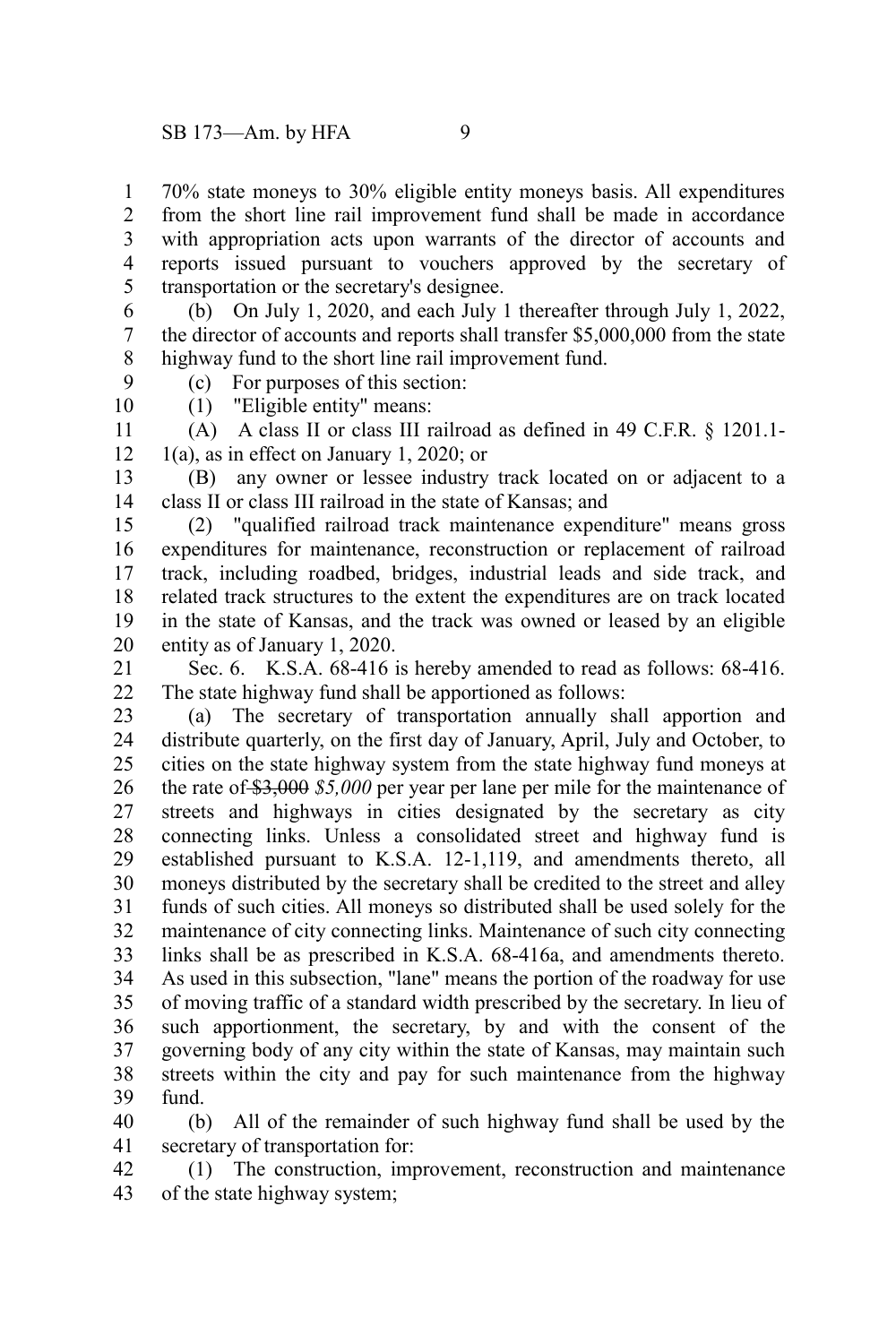(2) improvements in transportation programs to aid elderly persons, persons with disabilities and the general public; 1 2

(3) for any purpose specified in K.S.A. 68-2314b, and amendments thereto; 3 4

5

(4) *for any purpose specified in section 1, and amendments thereto;*

*(5)* the support and maintenance of the department of transportation;

(5)*(6)* the expenses of administering the motor vehicle registration and drivers' license laws; and 7 8

(6)*(7)* the payment of losses to department of transportation employees authorized by K.S.A. 75-5062, and amendments thereto. 9 10

Sec. 7. K.S.A.  $68-2315$  is hereby amended to read as follows:  $68-$ 2315. (a) Annually, prior to the  $10<sup>th</sup>$  day of each regular session of the legislature, the secretary of transportation shall submit a written report to the governor and each member of the legislature providing: 11 12 13 14

 $(a)(1)$  Summary financial information and a statement of assurance that the department of transportation has prepared a comprehensive financial report of all funds for the preceding year which includes a report by independent public accountants attesting that the financial statements present fairly the financial position of the Kansas department of transportation in conformity with generally accepted accounting principles and a notification that the complete comprehensive financial report, including the auditor's report is available upon request; 15 16 17 18 19 20 21 22

(b)*(2) for the report due in 2021, a detailed explanation of the methods or criteria employed in the selection of transportation projects under K.S.A. 68-2314b(b), and amendments thereto, and in the awarding of assistance to cities, counties or other transportation providers;* 23 24 25 26

*(3)* a detailed explanation of the methods or criteria employed in the selection of transportation projects under-subsection (b) of K.S.A. 68-2314b *section 1(b) and (d)(1) through (d)(6)*, and amendments thereto, and in the awarding of assistance to cities, counties or other transportation providers*, including an explanation of the amounts expended and projects selected for construction, projects selected for development and when and where the next local consults are to take place*; 27 28 29 30 31 32 33

(c) the proposed allocation and expenditure of moneys and proposed work plan for the current fiscal year and at least the next five years; 34 35

(d) information concerning construction work completed in the preceding fiscal year and construction work in progress; 36 37

*(4) anticipated annual payouts of construction projects already under contract and any proposed construction projects for the next three fiscal years. Such payouts shall be listed separately for those payouts for preservation projects from payouts for modernization and expansion projects;* 38 39 40 41 42

*(5) proposed construction projects to be let to contract in the current* 43

6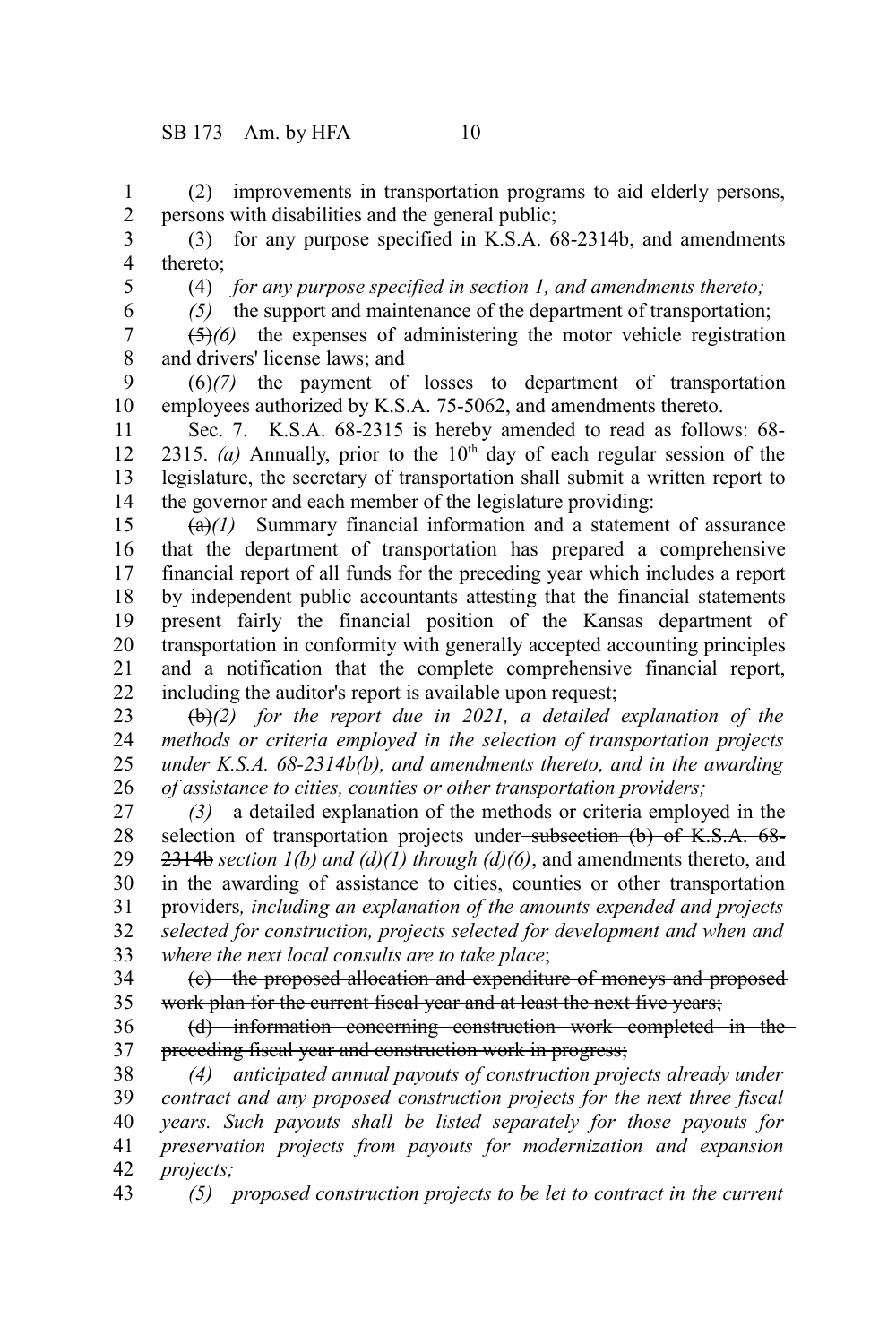6

*fiscal year and anticipated breakdown of anticipated annual payouts for the next three fiscal years for those projects;* 1 2

*(6) a detailed breakdown of anticipated annual expenditures for the next three fiscal years on remaining agency debt service, programs and operations;* 3 4 5

*(7) annual expenditures from paragraphs (4) through (6);*

*(8) a comparison of annual revenue expected into the state highway fund, including state highway fund ending balance carryovers, for the next three fiscal years;* 7 8 9

*(9) for any construction project let in the Eisenhower legacy transportation program that is more than \$5,000,000, an explanation of all initial bids submitted for such project and the actual final cost of construction for such project;* 10 11 12 13

 $(e)(10)$  information concerning the operation and financial condition of the transportation revolving fund; 14 15

(f)*(11)* the annual allocation and expenditure of moneys from the coordinated public transportation assistance fund under K.S.A. 75-5035, and amendments thereto; 16 17 18

 $\left(\frac{g}{g}\right)$  the annual allocation and expenditure of moneys from the rail service improvement fund under K.S.A. 75-5048, and amendments thereto, including specific information relating to any grants or loans made under such program; 19 20 21 22

(h)*(13)* the annual allocation and expenditure of moneys from the public use general aviation airport development fund under K.S.A. 75- 5061, and amendments thereto, including specific information relating to grants made under such program; 23 24 25 26

*(14) the annual allocation and expenditure of moneys from the transportation technology development fund under section 2, and amendments thereto, including specific information relating to grants made pursuant to section 2, and amendments thereto;* 27 28 29 30

*(15) the annual allocation and expenditure of moneys from the broadband infrastructure construction grant fund under section 3, and amendments thereto, including specific information relating to grants made pursuant to section 3, and amendments thereto;* 31 32 33 34

*(16) information concerning funding shifts between the state highway fund and the funds specified in subsections (a)(7) through (a)(10);* 35 36

*(17) for the report due in 2021, specific recommendations for any statutory changes necessary for the successful completion of the transportation program specified in K.S.A. 68-2314b, and amendments thereto, or efficient and effective operation of the Kansas department of transportation;* 37 38 39 40 41

 $\left(\frac{1}{2}\right)$  specific recommendations for any statutory changes necessary for the successful completion of the transportation program specified in 42 43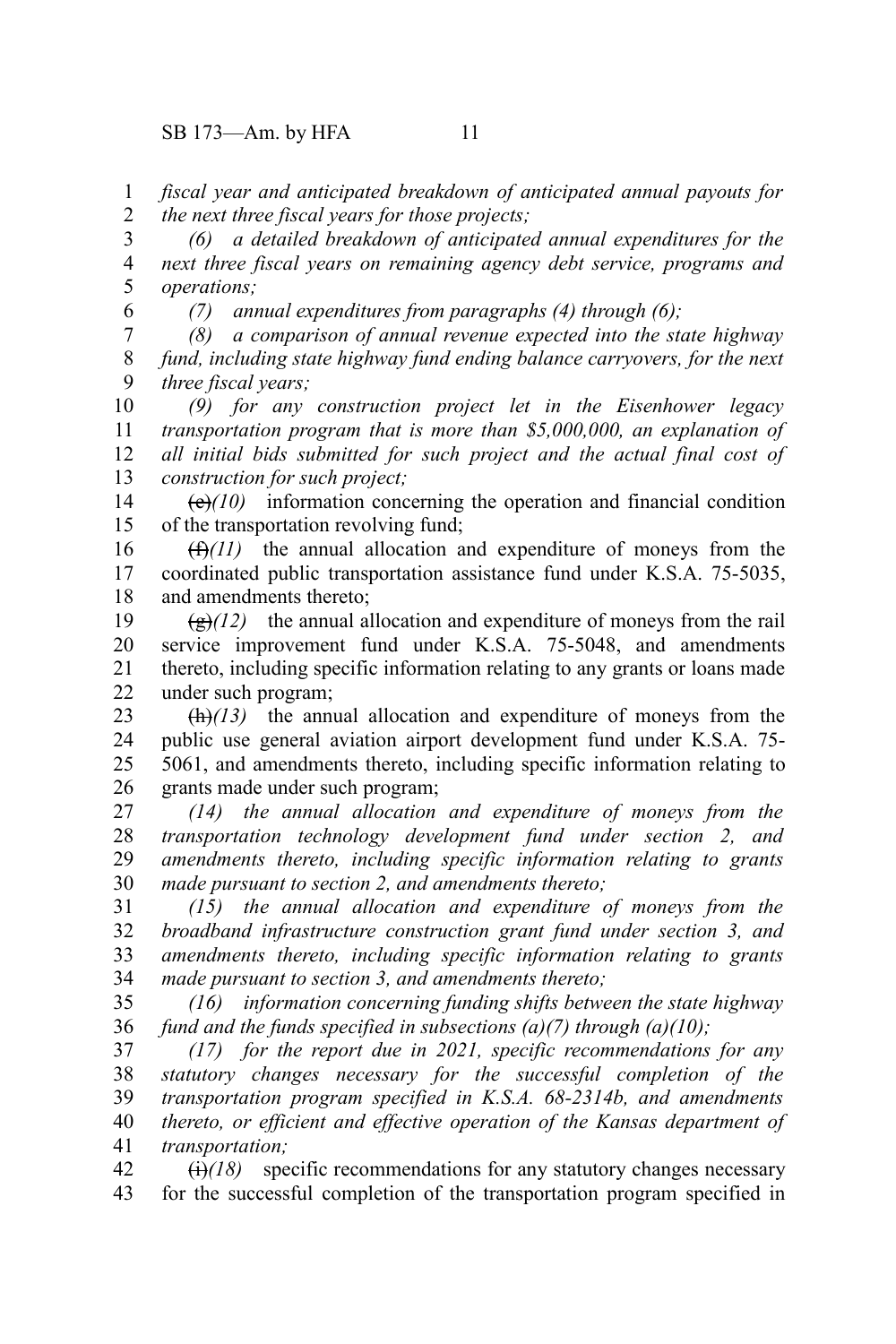K.S.A. 68-2314b *section 1*, and amendments thereto, or efficient and effective operation of the Kansas department of transportation; and 1 2

*(19) information concerning the condition and performance of the state highway system; and* 3 4

 $\left(\frac{1}{20}\right)$  an explanation of any material changes from the previous annual report. 5 6

*(b) In addition to the governor and each member of the legislature, the secretary shall post the report on the official internet page for the Kansas department of transportation and shall provide notice of the online posting to all persons or entities requesting such notice. Persons or entities requesting notice shall provide the secretary an email address via the Kansas department of transportation's official internet page.* 7 8 9 10 11 12

Sec. 8. K.S.A. 68-2316 is hereby amended to read as follows: 68- 2316. *(a)* For the period beginning July 1, 2010, through June 30, 2020, the secretary of transportation shall expend or commit to expend, from the revenue provided under the provisions of the transportation works for Kansas program, at least \$8,000,000 for projects or programs authorized under K.S.A. 68-2314b, and amendments thereto, in each county of the state. 13 14 15 16 17 18 19

*(b) For the period beginning July 1, 2020, through June 30, 2030, the secretary shall expend or commit to expend, from the revenue provided under the provisions of the Eisenhower legacy transportaion program, at least \$8,000,000 for projects or programs authorized under section 1, and amendments thereto, in each county of the state.* 20 21 22 23 24

Sec. 9. K.S.A. 75-5035 is hereby amended to read as follows: 75- 5035. (a) There is hereby established in the state treasury the coordinated public transportation assistance fund. Any expenditures from the fund shall be for the coordinated development, improvement or maintenance of transportation systems for elderly persons, persons with disabilities or the general public under this act and shall be made in accordance with appropriation acts upon warrants of the director of accounts and reports issued pursuant to vouchers approved by the secretary *of transportation* or by a person designated by the secretary. 25 26 27 28 29 30 31 32 33

(b) (1) On July 1, 1999, and each July 1 thereafter through July 1, 2012, the director of accounts and reports shall transfer \$6,000,000 from the state highway fund to the coordinated public transportation assistance fund. 34 35 36 37

(2) On July 1, 2013, and each July 1, thereafter, the director of accounts and reports shall transfer \$11,000,000 from the state highway fund to the coordinated public transportation assistance fund. *The secretary is hereby authorized to transfer additional moneys to the coordinated public transportation assistance fund from the state highway fund and moneys from the coordinated public transportation assistance* 38 39 40 41 42 43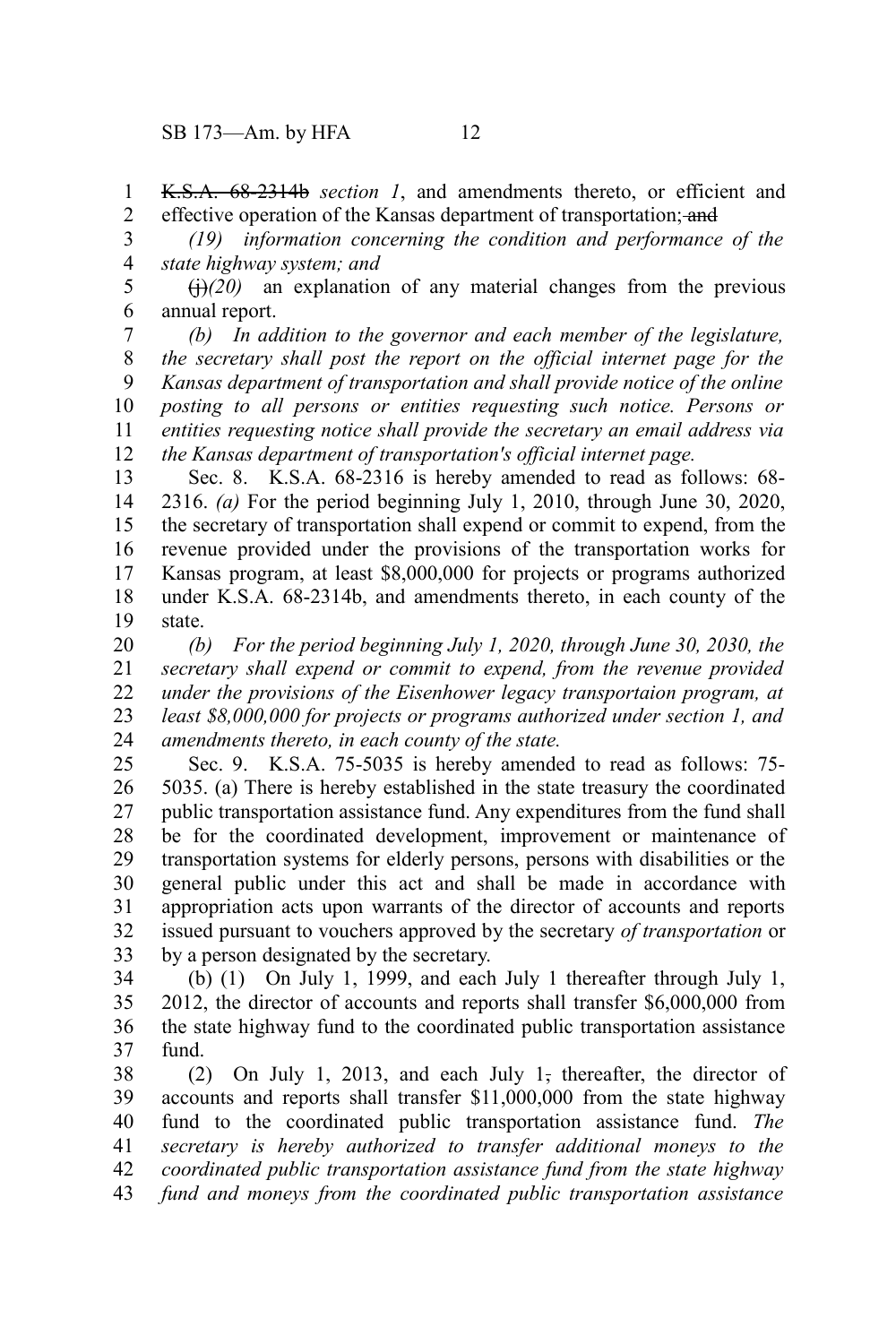*fund to the state highway fund. In no event shall the amount remaining in* 1

*the fund and the amount spent or dedicated for grants or projects in each fiscal year fall below \$11,000,000.* 2 3

Sec. 10. K.S.A. 75-5048 is hereby amended to read as follows: 75- 5048. (a) The secretary of transportation is hereby authorized to make loans or grants to a qualified entity for the purpose of facilitating the financing, acquisition or rehabilitation of railroads and rolling stock in the state of Kansas. 4 5 6 7 8

(b) Such loans or grants shall be made upon such terms and conditions as the secretary of transportation may deem appropriate, and such loans or grants shall be made from funds credited to the rail service improvement fund. 9 10 11 12

(c) The rail service improvement fund is hereby established in the state treasury which shall be for the purpose of facilitating the financing, acquisition and rehabilitation of railroads pursuant to subsection (a) of this section and for the refinancing thereof. The secretary of transportationshall administer the rail service improvement fund. All expenditures from the rail service improvement fund shall be made in accordance with appropriation acts upon warrants of the director of accounts and reports issued pursuant to vouchers approved by the secretary of transportation or by a person or persons designated by the secretary. 13 14 15 16 17 18 19 20 21

(d) All moneys received from the federal government, pursuant to K.S.A. 75-5026, and amendments thereto, shall be remitted to the state treasurer in accordance with the provisions of K.S.A. 75-4215, and amendments thereto. Upon receipt of each such remittance, the state treasurer shall deposit the entire amount in the state treasury to the credit of the rail service improvement fund. 22 23 24 25 26 27

(e) The management and investment of the rail service improvement fund shall be in accordance with K.S.A. 68-2324, and amendments thereto. Notwithstanding anything to the contrary, all interest or other income of the investments, after payment of any management fees, shall be considered income of the rail service improvement fund. 28 29 30 31 32

(f) On July 1, 2013, and each July 1 thereafter, the director of accounts and reports shall transfer \$5,000,000 from the state highway fund to the rail service improvement fund. $(g)$  The secretary of transportation is hereby authorized to transfer moneys from the state highway fund to the rail service improvement fund or from the rail service improvement fund to the state highway fund. In transferring moneys from the rail service improvement fund, the secretary of transportation shall not diminish the moneys transferred under subsection (f) *In no event shall the amount remaining in the rail service fund and the amount spent or dedicated for loans or grants in each fiscal year be less than \$5,000,000*. 33 34 35 36 37 38 39 40 41 42

 $\frac{f(h)}{g}$  *As used in this section,* "qualified entity" means any interstate 43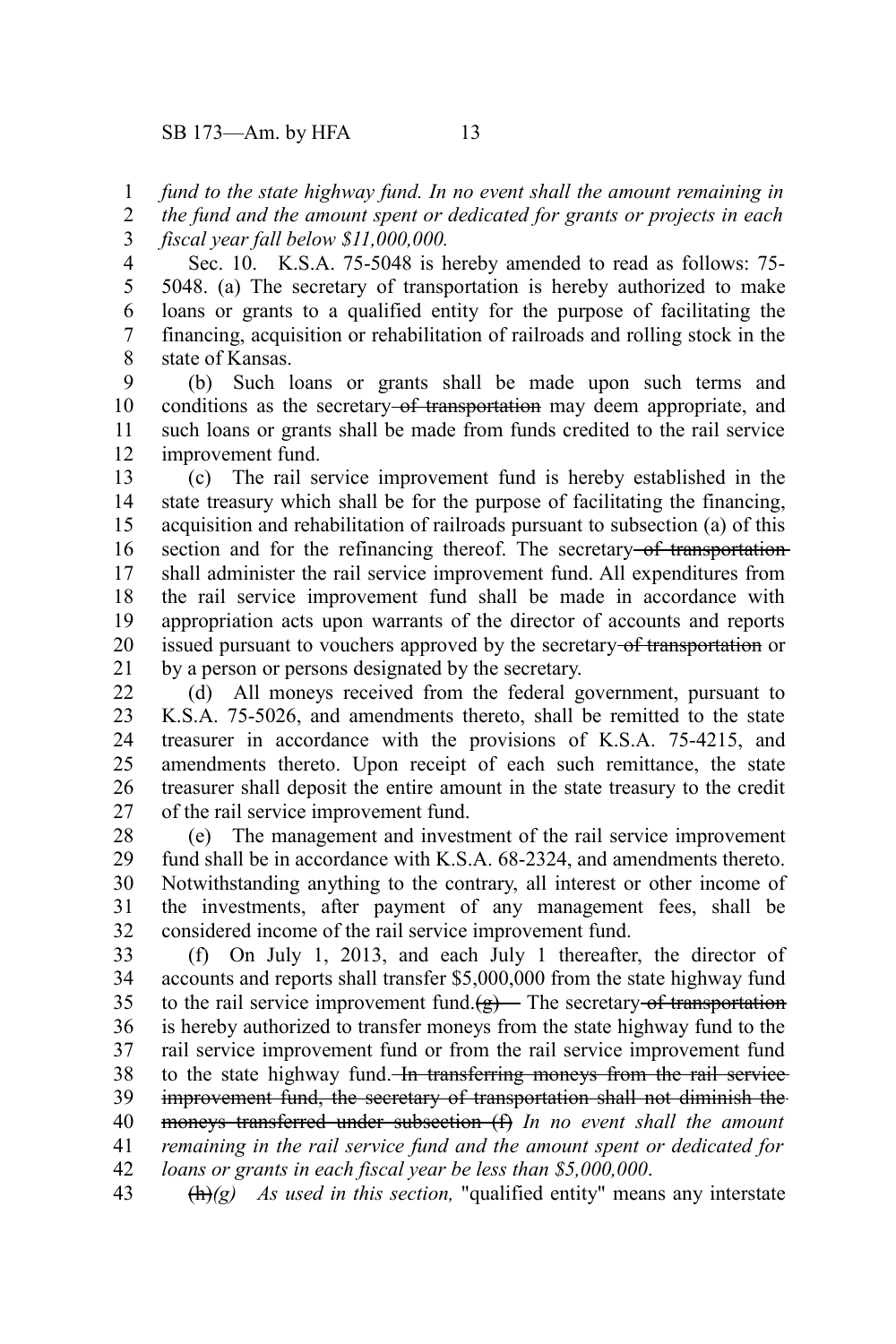commerce commission certificated railroad, a port authority established in accordance with Kansas laws, or any entity meeting the rules and regulations established by K.S.A. 75-5050, and amendments thereto. 1 2 3

Sec. 11. K.S.A. 75-5061 is hereby amended to read as follows: 75- 5061. (a) The secretary of transportation is hereby authorized and empowered to: (1) Solicit and receive moneys from any public or private sources; and (2) establish and administer a grant program for public use general aviation airports for the purpose of planning, constructing, reconstructing or rehabilitating the facilities of such public use general aviation airports. 4 5 6 7 8 9 10

(b) Such grants shall be made upon such terms and conditions as the secretary of transportation deems appropriate, and such grants shall be made from funds credited to the public use general aviation airport development fund. 11 12 13 14

(c) The public use general aviation airport development fund is hereby established in the state treasury which shall be for the purpose of planning, constructing, reconstructing or rehabilitating the facilities of public use general aviation airports pursuant to subsection (a) of this section. All moneys received pursuant to subsection (a) shall be remitted to the state treasurer at least monthly and deposited in the state treasury to the credit of the public use general aviation airport development fund. The secretary of transportation shall administer the public use general aviation airport development fund. All expenditures from the public use general aviation airport development fund shall be made in accordance with appropriation acts upon warrants of the director of accounts and reports issued pursuant to vouchers approved by the secretary of transportation or by a person or persons designated by the secretary. 15 16 17 18 19 20 21 22 23 24 25 26 27

(d) (1) On July 1, 1999, and each July 1 thereafter through July 1, 2012, the director of accounts and reports shall transfer \$3,000,000 from the state highway fund to the public use general aviation airport development fund. 28 29 30 31

(2) On July 1, 2013, and each July 1, thereafter, the director of accounts and reports shall transfer \$5,000,000 from the state highway fund to the public use general aviation airport development fund. *The secretary is hereby authorized to transfer additional moneys to the public use general aviation airport development fund from the state highway fund, and moneys from the public use general aviation airport development fund to the state highway fund. In no event shall the amount remaining in the public use general aviation airport development fund and the amount spent or dedicated for grants in each fiscal year be less than \$5,000,000.* 32 33 34 35 36 37 38 39 40

(e) As used in this section*,* "public use general aviation airport" means any airport available for use by the general public for the landing and taking off of aircraft, but shall not include any airport classified as a 41 42 43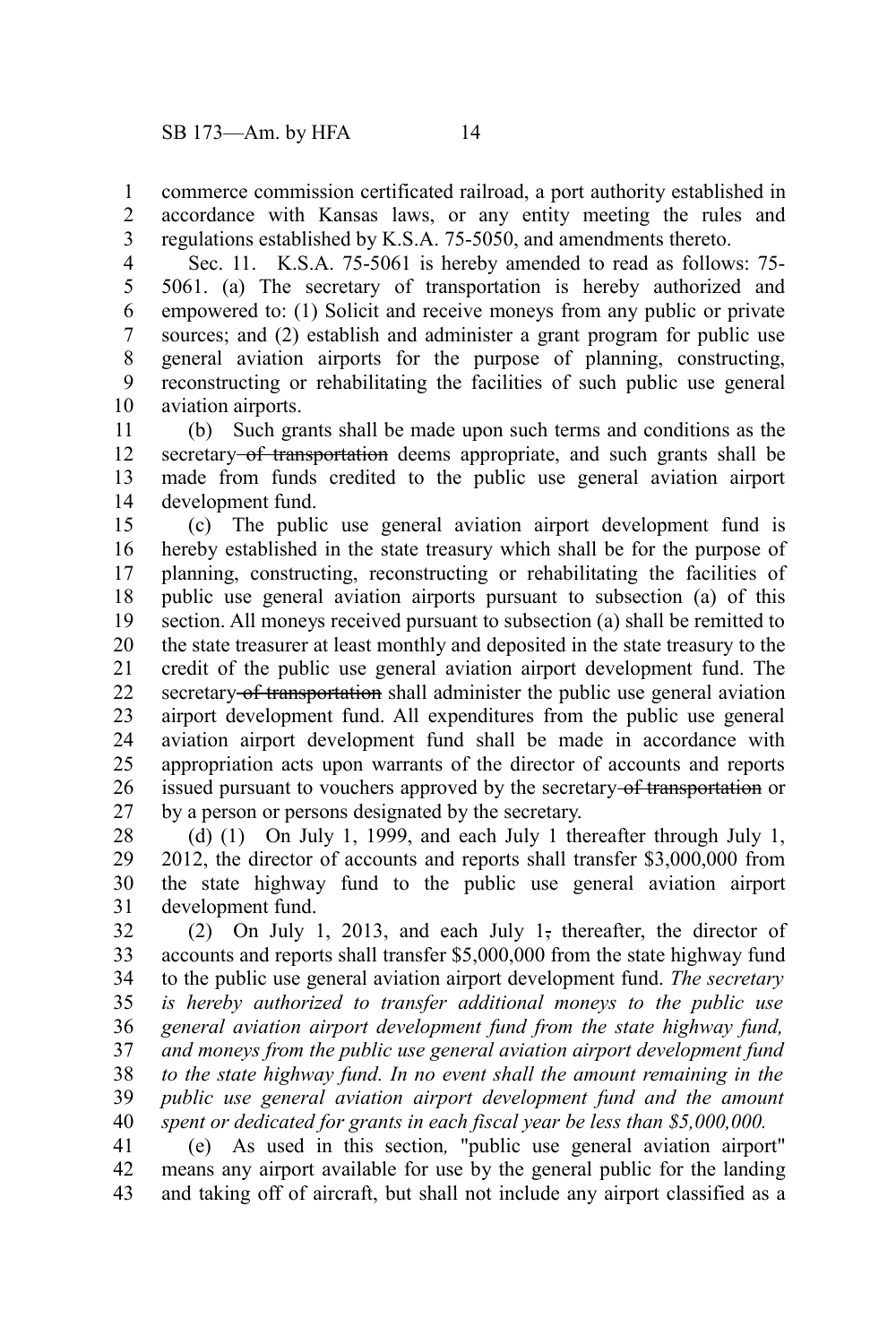primary airport by the federal aviation administration. 1

(f) The secretary of transportation may adopt rules and regulations for the purpose of implementing the provisions of this section. 2 3

Sec. 12. K.S.A. 79-3603 is hereby amended to read as follows: 79- 3603. For the privilege of engaging in the business of selling tangible personal property at retail in this state or rendering or furnishing any of the services taxable under this act, there is hereby levied and there shall be collected and paid a tax at the rate of  $6.15\%$ , and commencing July 1, 2015, at the rate of 6.5%. *On and after July 1, 2021, 16.154% of the 6.5% rate imposed shall be levied for the state highway fund, the state highway fund purposes and those purposes specified in K.S.A. 68-416, and amendments thereto, and all revenue collected and received from such tax levy shall be deposited in the state highway fund.* Within a redevelopment district established pursuant to K.S.A. 74-8921, and amendments thereto, there is hereby levied and there shall be collected and paid an additional tax at the rate of 2% until the earlier of the date the bonds issued to finance or refinance the redevelopment project have been paid in full or the final scheduled maturity of the first series of bonds issued to finance any part of the project upon: 4 5 6 7 8 9 10 11 12 13 14 15 16 17 18 19

(a) The gross receipts received from the sale of tangible personal property at retail within this state; 20 21

(b) the gross receipts from intrastate, interstate or international telecommunications services and any ancillary services sourced to this state in accordance with K.S.A. 79-3673, and amendments thereto, except that telecommunications service does not include: (1) Any interstate or international 800 or 900 service; (2) any interstate or international private communications service as defined in K.S.A. 79-3673, and amendments thereto; (3) any value-added nonvoice data service; (4) any telecommunication service to a provider of telecommunication services which will be used to render telecommunications services, including carrier access services; or (5) any service or transaction defined in this section among entities classified as members of an affiliated group as provided by section 1504 of the federal internal revenue code of 1986, as in effect on January 1, 2001; 22 23 24 25 26 27 28 29 30 31 32 33 34

(c) the gross receipts from the sale or furnishing of gas, water, electricity and heat, which sale is not otherwise exempt from taxation under the provisions of this act, and whether furnished by municipally or privately owned utilities, except that, on and after January 1, 2006, for sales of gas, electricity and heat delivered through mains, lines or pipes to residential premises for noncommercial use by the occupant of such premises, and for agricultural use and also, for such use, all sales of propane gas, the state rate shall be 0%; and for all sales of propane gas, LP gas, coal, wood and other fuel sources for the production of heat or 35 36 37 38 39 40 41 42 43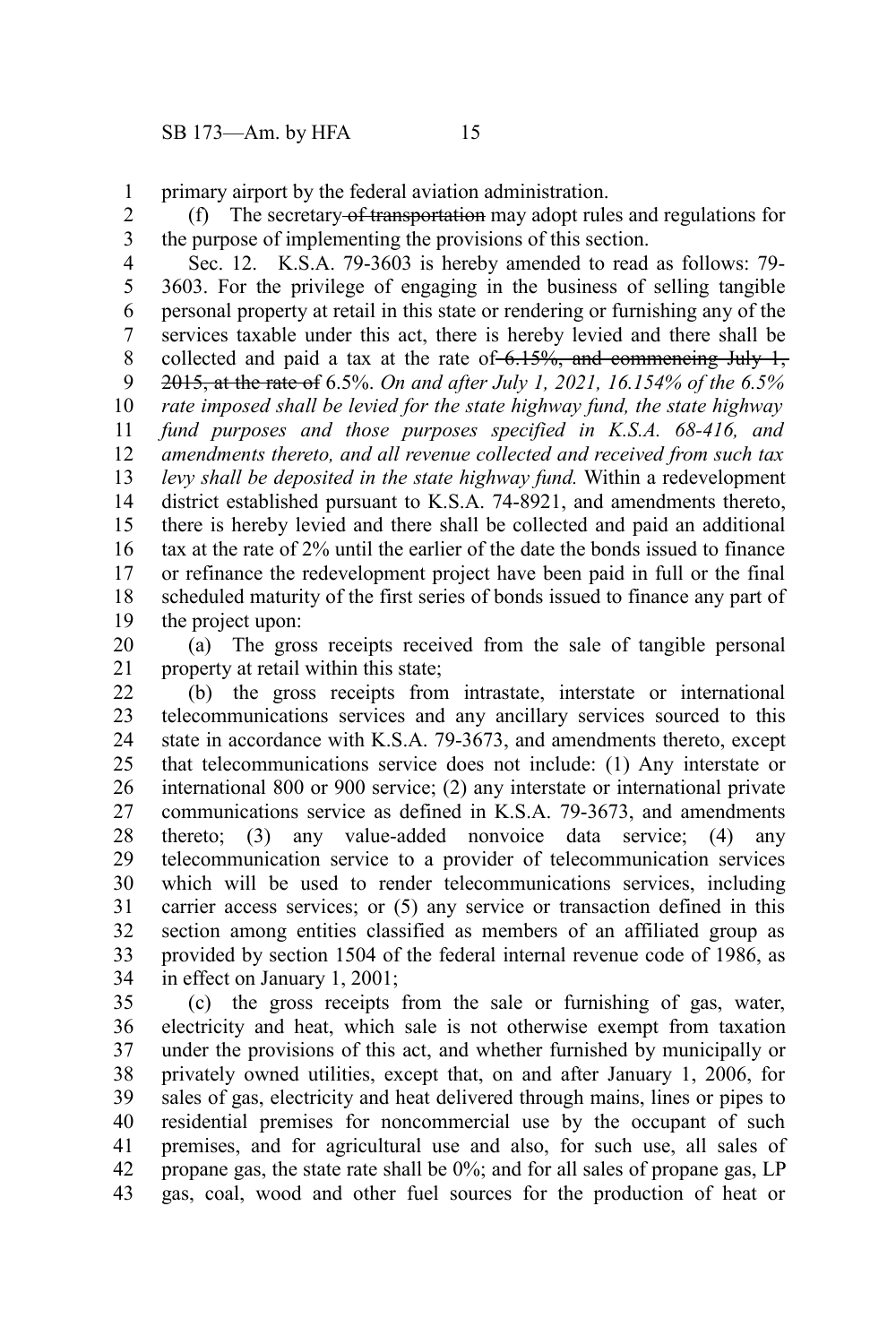lighting for noncommercial use of an occupant of residential premises, the state rate shall be 0%, but such tax shall not be levied and collected upon the gross receipts from: (1) The sale of a rural water district benefit unit; (2) a water system impact fee, system enhancement fee or similar fee collected by a water supplier as a condition for establishing service; or (3) connection or reconnection fees collected by a water supplier; 1 2 3 4 5 6

(d) the gross receipts from the sale of meals or drinks furnished at any private club, drinking establishment, catered event, restaurant, eating house, dining car, hotel, drugstore or other place where meals or drinks are regularly sold to the public; 7 8 9 10

(e) the gross receipts from the sale of admissions to any place providing amusement, entertainment or recreation services including admissions to state, county, district and local fairs, but such tax shall not be levied and collected upon the gross receipts received from sales of admissions to any cultural and historical event which occurs triennially; 11 12 13 14 15

(f) the gross receipts from the operation of any coin-operated device dispensing or providing tangible personal property, amusement or other services except laundry services, whether automatic or manually operated; 16 17 18

(g) the gross receipts from the service of renting of rooms by hotels, as defined by K.S.A. 36-501, and amendments thereto, or by accommodation brokers, as defined by K.S.A. 12-1692, and amendments thereto, but such tax shall not be levied and collected upon the gross receipts received from sales of such service to the federal government and any agency, officer or employee thereof in association with the performance of official government duties; 19 20 21 22 23 24 25

(h) the gross receipts from the service of renting or leasing of tangible personal property except such tax shall not apply to the renting or leasing of machinery, equipment or other personal property owned by a city and purchased from the proceeds of industrial revenue bonds issued prior to July 1, 1973, in accordance with the provisions of K.S.A. 12-1740 through 12-1749, and amendments thereto, and any city or lessee renting or leasing such machinery, equipment or other personal property purchased with the proceeds of such bonds who shall have paid a tax under the provisions of this section upon sales made prior to July 1, 1973, shall be entitled to a refund from the sales tax refund fund of all taxes paid thereon; 26 27 28 29 30 31 32 33 34 35

(i) the gross receipts from the rendering of dry cleaning, pressing, dyeing and laundry services except laundry services rendered through a coin-operated device whether automatic or manually operated; 36 37 38

(j) the gross receipts from the rendering of the services of washing and washing and waxing of vehicles; 39 40

(k) the gross receipts from cable, community antennae and other subscriber radio and television services; 41 42

(l) (1) except as otherwise provided by paragraph (2), the gross

43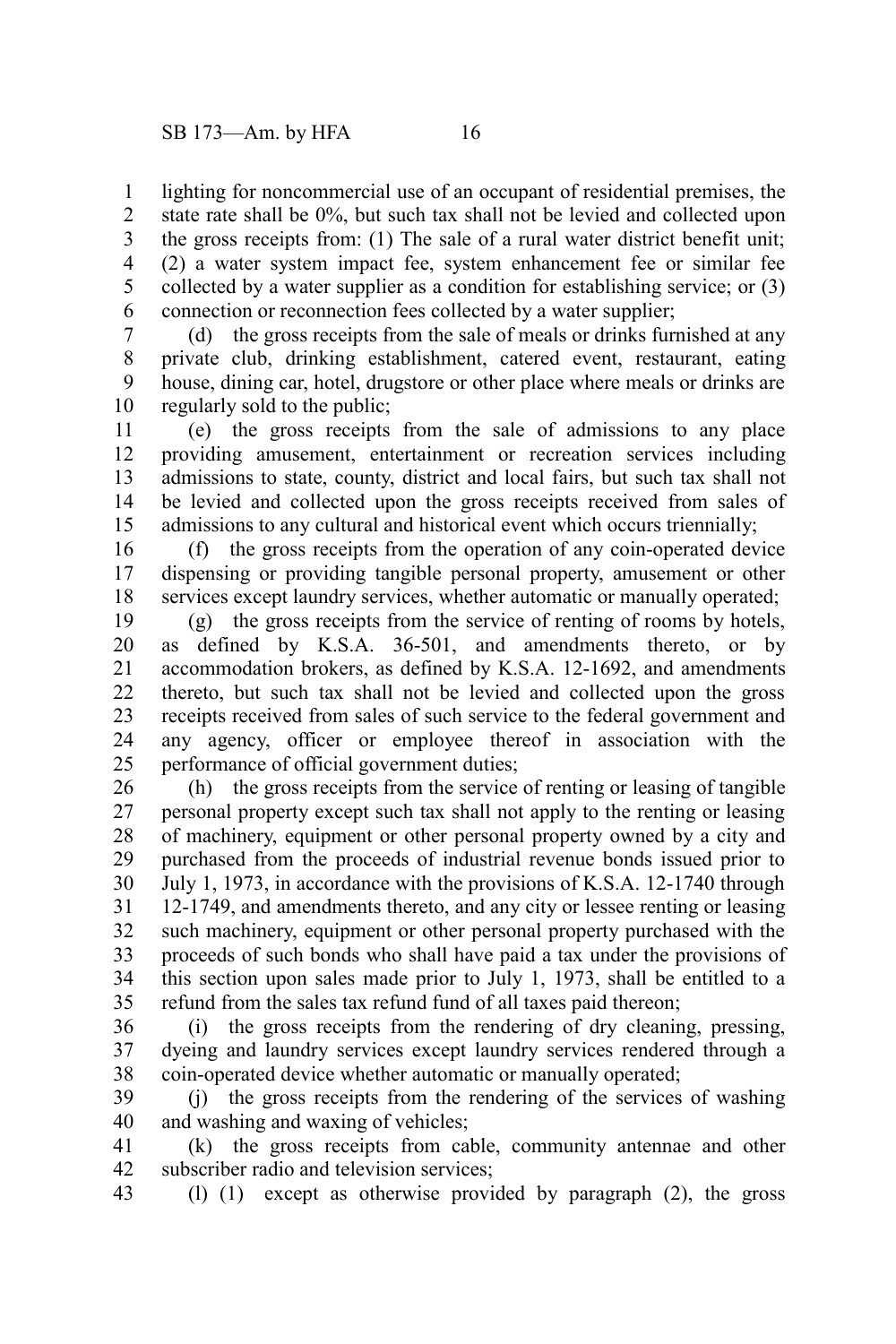receipts received from the sales of tangible personal property to all contractors, subcontractors or repairmen for use by them in erecting structures, or building on, or otherwise improving, altering, or repairing real or personal property. 1 2 3 4

(2) Any such contractor, subcontractor or repairman who maintains an inventory of such property both for sale at retail and for use by them for the purposes described by paragraph (1) shall be deemed a retailer with respect to purchases for and sales from such inventory, except that the gross receipts received from any such sale, other than a sale at retail, shall be equal to the total purchase price paid for such property and the tax imposed thereon shall be paid by the deemed retailer; 5 6 7 8 9 10 11

(m) the gross receipts received from fees and charges by public and private clubs, drinking establishments, organizations and businesses for participation in sports, games and other recreational activities, but such tax shall not be levied and collected upon the gross receipts received from: (1) Fees and charges by any political subdivision, by any organization exempt from property taxation pursuant to K.S.A. 79-201 *Ninth*, and amendments thereto, or by any youth recreation organization exclusively providing services to persons 18 years of age or younger which is exempt from federal income taxation pursuant to section  $501(c)(3)$  of the federal internal revenue code of 1986, for participation in sports, games and other recreational activities; and (2) entry fees and charges for participation in a special event or tournament sanctioned by a national sporting association to which spectators are charged an admission which is taxable pursuant to subsection (e); 12 13 14 15 16 17 18 19 20 21 22 23 24 25

(n) the gross receipts received from dues charged by public and private clubs, drinking establishments, organizations and businesses, payment of which entitles a member to the use of facilities for recreation or entertainment, but such tax shall not be levied and collected upon the gross receipts received from: (1) Dues charged by any organization exempt from property taxation pursuant to K.S.A. 79-201 *Eighth* and *Ninth*, and amendments thereto; and (2) sales of memberships in a nonprofit organization which is exempt from federal income taxation pursuant to section  $501(c)(3)$  of the federal internal revenue code of 1986, and whose purpose is to support the operation of a nonprofit zoo; 26 27 28 29 30 31 32 33 34 35

(o) the gross receipts received from the isolated or occasional sale of motor vehicles or trailers but not including: (1) The transfer of motor vehicles or trailers by a person to a corporation or limited liability company solely in exchange for stock securities or membership interest in such corporation or limited liability company; (2) the transfer of motor vehicles or trailers by one corporation or limited liability company to another when all of the assets of such corporation or limited liability company are transferred to such other corporation or limited liability 36 37 38 39 40 41 42 43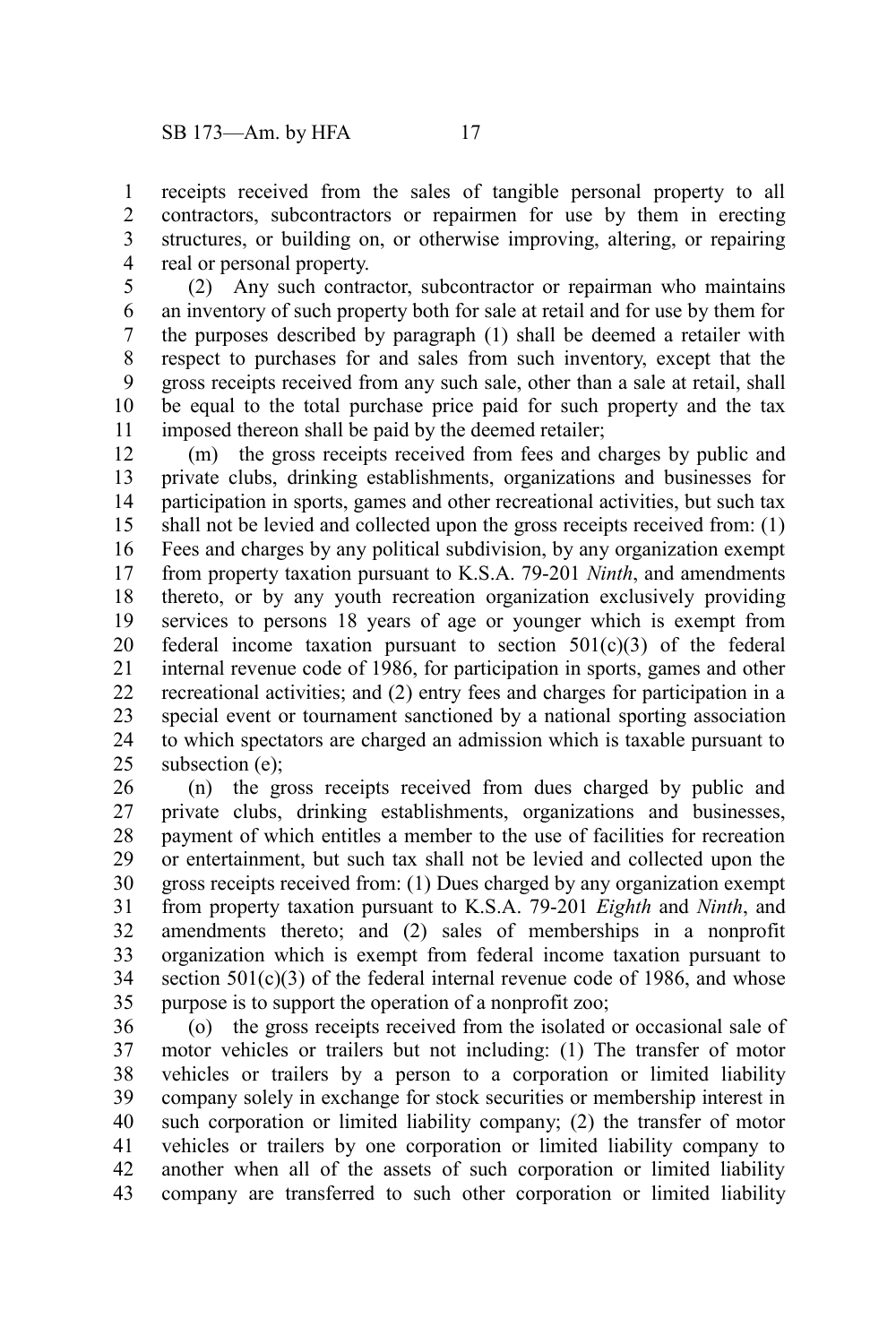company; or (3) the sale of motor vehicles or trailers which are subject to taxation pursuant to the provisions of K.S.A. 79-5101 et seq., and amendments thereto, by an immediate family member to another immediate family member. For the purposes of paragraph (3), immediate family member means lineal ascendants or descendants, and their spouses. Any amount of sales tax paid pursuant to the Kansas retailers sales tax act on the isolated or occasional sale of motor vehicles or trailers on and after July 1, 2004, which the base for computing the tax was the value pursuant to K.S.A. 79-5105(a),  $(b)(1)$  and  $(b)(2)$ , and amendments thereto, when such amount was higher than the amount of sales tax which would have been paid under the law as it existed on June 30, 2004, shall be refunded to the taxpayer pursuant to the procedure prescribed by this section. Such refund shall be in an amount equal to the difference between the amount of sales tax paid by the taxpayer and the amount of sales tax which would have been paid by the taxpayer under the law as it existed on June 30, 2004. Each claim for a sales tax refund shall be verified and submitted not later than six months from the effective date of this act to the director of taxation upon forms furnished by the director and shall be accompanied by any additional documentation required by the director. The director shall review each claim and shall refund that amount of tax paid as provided by this act. All such refunds shall be paid from the sales tax refund fund, upon warrants of the director of accounts and reports pursuant to vouchers approved by the director of taxation or the director's designee. No refund for an amount less than \$10 shall be paid pursuant to this act. In determining the base for computing the tax on such isolated or occasional sale, the fair market value of any motor vehicle or trailer traded in by the purchaser to the seller may be deducted from the selling price; 1 2 3 4 5 6 7 8 9 10 11 12 13 14 15 16 17 18 19 20 21 22 23 24 25 26 27

(p) the gross receipts received for the service of installing or applying tangible personal property which when installed or applied is not being held for sale in the regular course of business, and whether or not such tangible personal property when installed or applied remains tangible personal property or becomes a part of real estate, except that no tax shall be imposed upon the service of installing or applying tangible personal property in connection with the original construction of a building or facility, the original construction, reconstruction, restoration, remodeling, renovation, repair or replacement of a residence or the construction, reconstruction, restoration, replacement or repair of a bridge or highway. 28 29 30 31 32 33 34 35 36 37

38

For the purposes of this subsection:

(1) "Original construction" shall mean the first or initial construction of a new building or facility. The term "original construction" shall include the addition of an entire room or floor to any existing building or facility, the completion of any unfinished portion of any existing building or facility and the restoration, reconstruction or replacement of a building, 39 40 41 42 43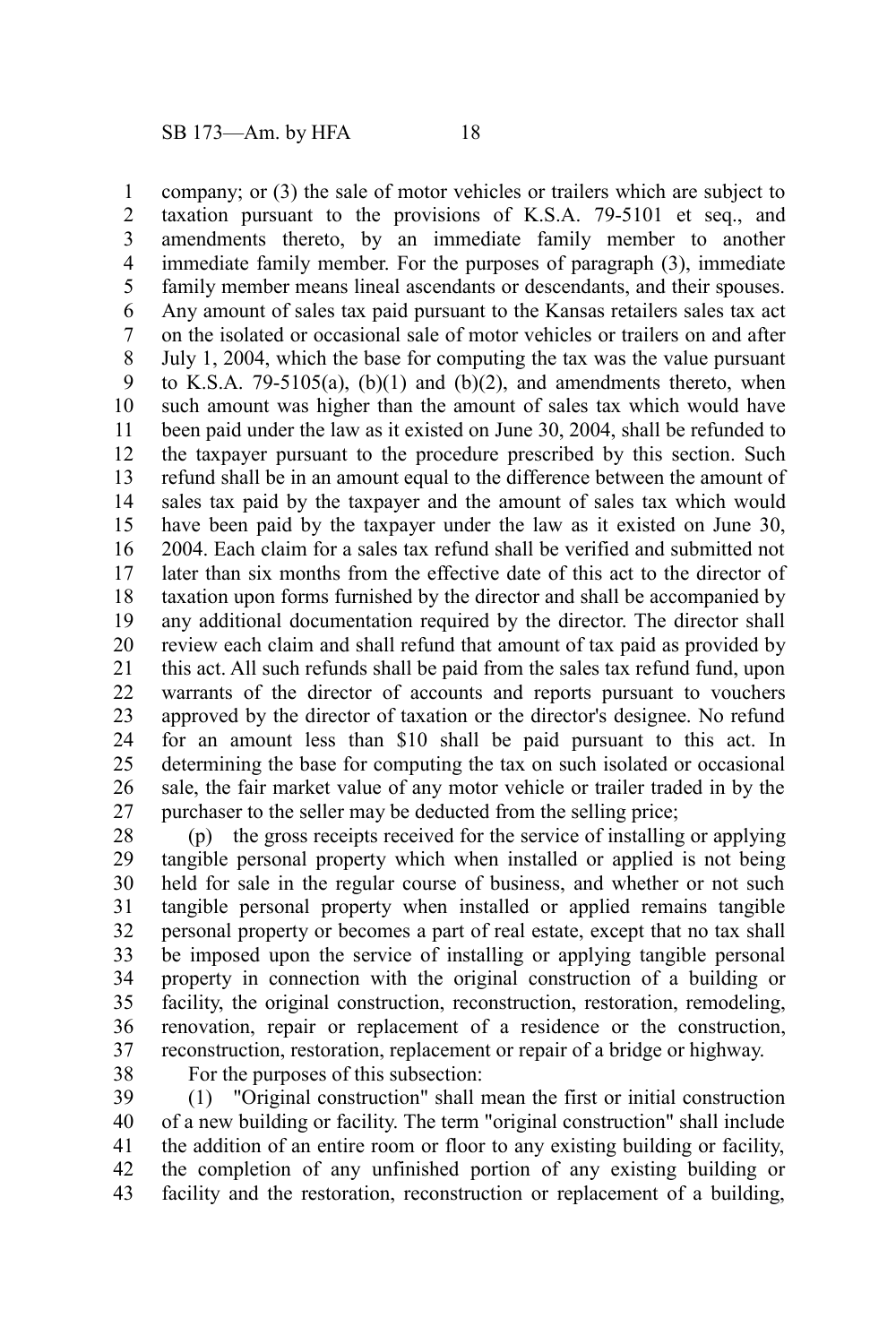facility or utility structure damaged or destroyed by fire, flood, tornado, lightning, explosion, windstorm, ice loading and attendant winds, terrorism or earthquake, but such term, except with regard to a residence, shall not include replacement, remodeling, restoration, renovation or reconstruction under any other circumstances; 1 2 3 4 5

(2) "building" shall mean only those enclosures within which individuals customarily are employed, or which are customarily used to house machinery, equipment or other property, and including the land improvements immediately surrounding such building; 6 7 8 9

(3) "facility" shall mean a mill, plant, refinery, oil or gas well, water well, feedlot or any conveyance, transmission or distribution line of any cooperative, nonprofit, membership corporation organized under or subject to the provisions of K.S.A. 17-4601 et seq., and amendments thereto, or municipal or quasi-municipal corporation, including the land improvements immediately surrounding such facility; 10 11 12 13 14 15

(4) "residence" shall mean only those enclosures within which individuals customarily live; 16 17

(5) "utility structure" shall mean transmission and distribution lines owned by an independent transmission company or cooperative, the Kansas electric transmission authority or natural gas or electric public utility; and 18 19 20 21

(6) "windstorm" shall mean straight line winds of at least 80 miles per hour as determined by a recognized meteorological reporting agency or organization; 22 23 24

(q) the gross receipts received for the service of repairing, servicing, altering or maintaining tangible personal property which when such services are rendered is not being held for sale in the regular course of business, and whether or not any tangible personal property is transferred in connection therewith. The tax imposed by this subsection shall be applicable to the services of repairing, servicing, altering or maintaining an item of tangible personal property which has been and is fastened to, connected with or built into real property; 25 26 27 28 29 30 31 32

(r) the gross receipts from fees or charges made under service or maintenance agreement contracts for services, charges for the providing of which are taxable under the provisions of subsection (p) or (q); 33 34 35

(s) on and after January 1, 2005, the gross receipts received from the sale of prewritten computer software and the sale of the services of modifying, altering, updating or maintaining prewritten computer software, whether the prewritten computer software is installed or delivered electronically by tangible storage media physically transferred to the purchaser or by load and leave; 36 37 38 39 40 41

(t) the gross receipts received for telephone answering services; 42

(u) the gross receipts received from the sale of prepaid calling service 43